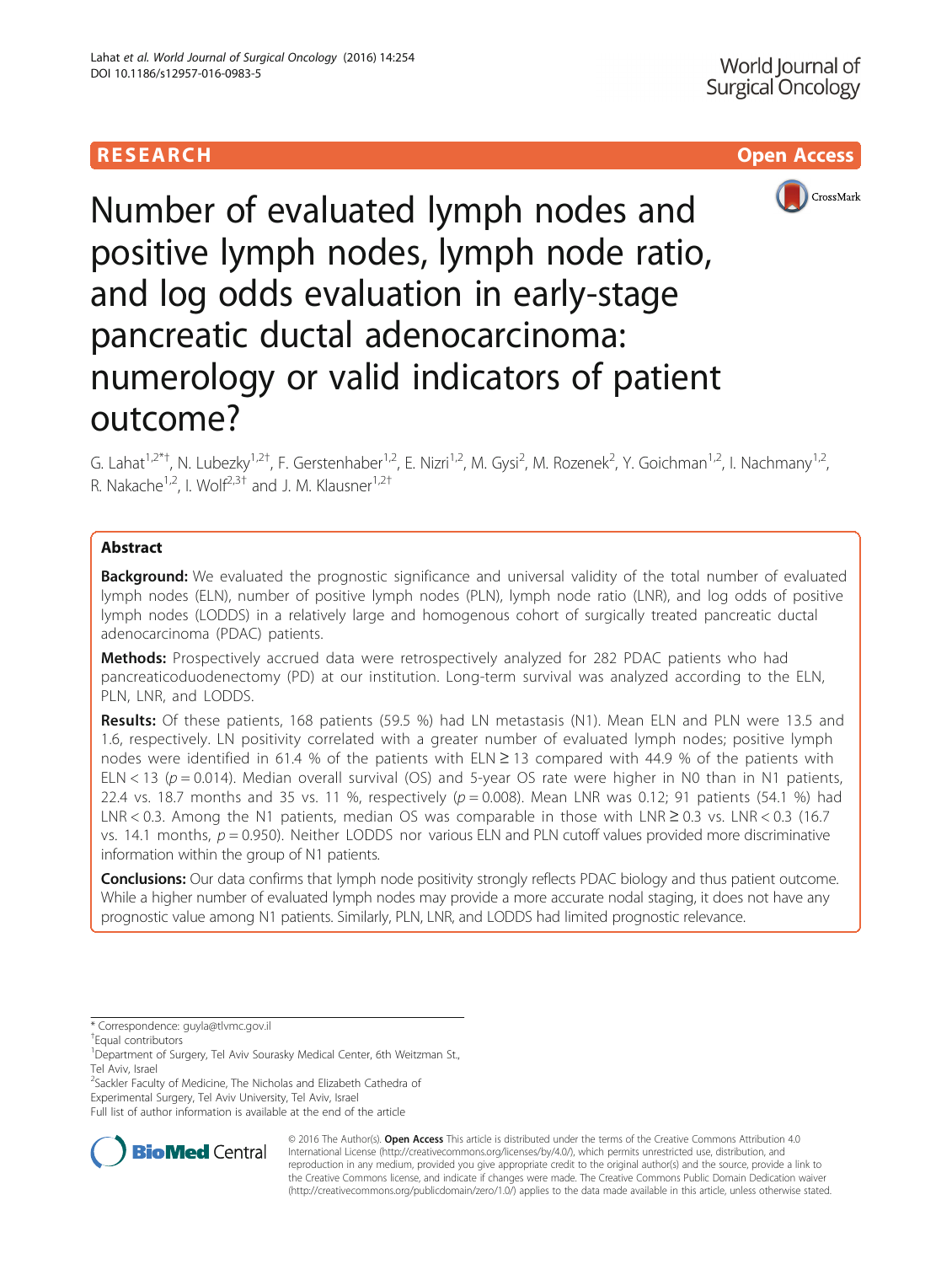# Background

Pancreatic ductal adenocarcinoma (PDAC) is the fourth leading cause of cancer-related mortality in the USA [\[1](#page-6-0)], exhibiting an aggressive biological behavior with a 5-year overall survival of 7 % [\[1](#page-6-0)]. Currently, the only potential curative option for PDAC is surgery followed by adjuvant chemotherapy. Yet, even after this multimodality treatment, disease will recur in over 80 % of these patients [[2, 3](#page-6-0)]. Identification of patients at higher risk of disease recurrence following surgery is of utmost importance and may lead to better allocation of patients to adjuvant therapies.

To date, various prognostic factors have been identified and included in pancreatic cancer staging systems; of them, lymphatic metastasis is constantly considered a powerful indicator of advanced stage and adverse outcome [\[4](#page-6-0)–[11\]](#page-6-0). Evaluating lymph node involvement is complex and is affected by the extent of lymphadenectomy as well as the thoroughness of the pathology analysis of the surgical specimen [[6, 7\]](#page-6-0). Currently, lymph node status is defined by the American Joint Committee on Cancer (AJCC) staging system as either negative (N0) or positive (N1) [\[4](#page-6-0)–[7\]](#page-6-0). However, several studies suggested that lymph node status can be further refined by either the number of evaluated lymph nodes (ELN) [[6, 12](#page-6-0)–[14\]](#page-6-0), number of positive lymph nodes (PLN) [\[6](#page-6-0), [15](#page-6-0)–[18\]](#page-7-0), lymph node ratio (LNR) [\[6](#page-6-0), [13,](#page-6-0) [19](#page-7-0)–[21](#page-7-0)], or log odds of positive lymph nodes (LODDS) [[19](#page-7-0)]. Nevertheless, data regarding these nodal staging parameters remain conflicting.

We aimed to evaluate the prognostic value of these nodal staging methods on a relatively large and homogenous cohort of consecutive patients undergoing curative pancreaticoduodenectomy (PD) at a single institution.

# **Methods**

#### Study cohort

The study was conducted at the Tel Aviv Sourasky Medical Center, Tel Aviv, Israel (TLVMC). The Department of Surgery at the TLVMC serves as a national tertiary referral center. Between 1995 and 2013, 317 patients underwent PD with curative intent for PDAC. Seven patients receiving neoadjuvant chemotherapy or radiation were excluded. Data was collected retrospectively (between 1995 and 2010) and prospectively (between 2010 and 2013). Included in the current study are complete clinical and survival data for 282 patients.

The study was approved by the Institutional Review Board (#0052-15-TLV).

#### Surgical approach and pathological work-up

We perform a standard lymphadenectomy in patients undergoing PD for suspected PDAC. This includes retrieval of peripancreatic LN and clearance of LN in the hepatoduodenal ligament along the portal vein and hepatic artery to the right side of the celiac trunk and complete clearance of LN on the right side of the upper aspect of the superior mesenteric artery and vein. Our institutional pathologic work-up includes the evaluation of all resected LN. These are completely embedded and labeled according to the International Union Against Cancer TNM LN grouping [\[22](#page-7-0)].

### Data collection

The following data was collected for each patient: demographics, tumor characteristics, operative details, pathologic margin status, presence of lymphovascular invasion, perineural invasion, lymph node status, survival data, and oncology treatment. Data on tumor size, ELN, and PLN were obtained from a review of all pathology reports. Staging was determined according to AJCC (sixth edition).

#### Lymph node classifications

LNR was determined by dividing the total number of lymph nodes harboring a metastasis by the total number of nodes examined. Patients were sub-classified using previously reported cutoff values of ELN, PLN, or LNR [[6](#page-6-0)–[21](#page-7-0)]. LODDS was calculated as previously described: log [(PLN  $+ 0.5$ )/(ELN – PLN + 0.5)], 0.5 is added to both the numerator and denominator to avoid singularity [\[19, 23](#page-7-0)]. Patients were subdivided into four subgroups according to their LODDS value: LODDS1 (LODDS ≤ −1.5), LODDS2  $(-1.5 <$ LODDS  $\le -1.0$ ), LODDS3  $(-1.0 <$ LODDS  $\le -0.5)$ , LODDS4 (LODDS  $> -0.5$ ) [[24](#page-7-0)].

#### Statistical analyses

The endpoint of this study was overall survival (OS), which was calculated as the elapsed time from pancreaticoduodenectomy to death; data was collected at the time of the last follow-up. Student's  $t$  test was used for comparison of continuous variables, chi-square test was used for comparing categorical variables, and Kaplan-Meier curves were constructed to determine OS time. Logrank test was used to compare OS between subgroups of patients. Univariable Cox proportional hazard regression models were examined to assess the ability of patient characteristics to predict OS. A multivariable Cox model was performed using backward elimination with  $p$  value cutoff of 0.05. All computations were carried out in SPSS ver. 17 (SPSS Inc., Chicago, IL).

#### Results

#### Patients and tumor characteristics

During the study period, 282 consecutive patients had PD for PDAC. Patients and tumor characteristics are depicted in Table [1](#page-2-0). One hundred and forty-six patients were men (52 %); median age at the time of surgery was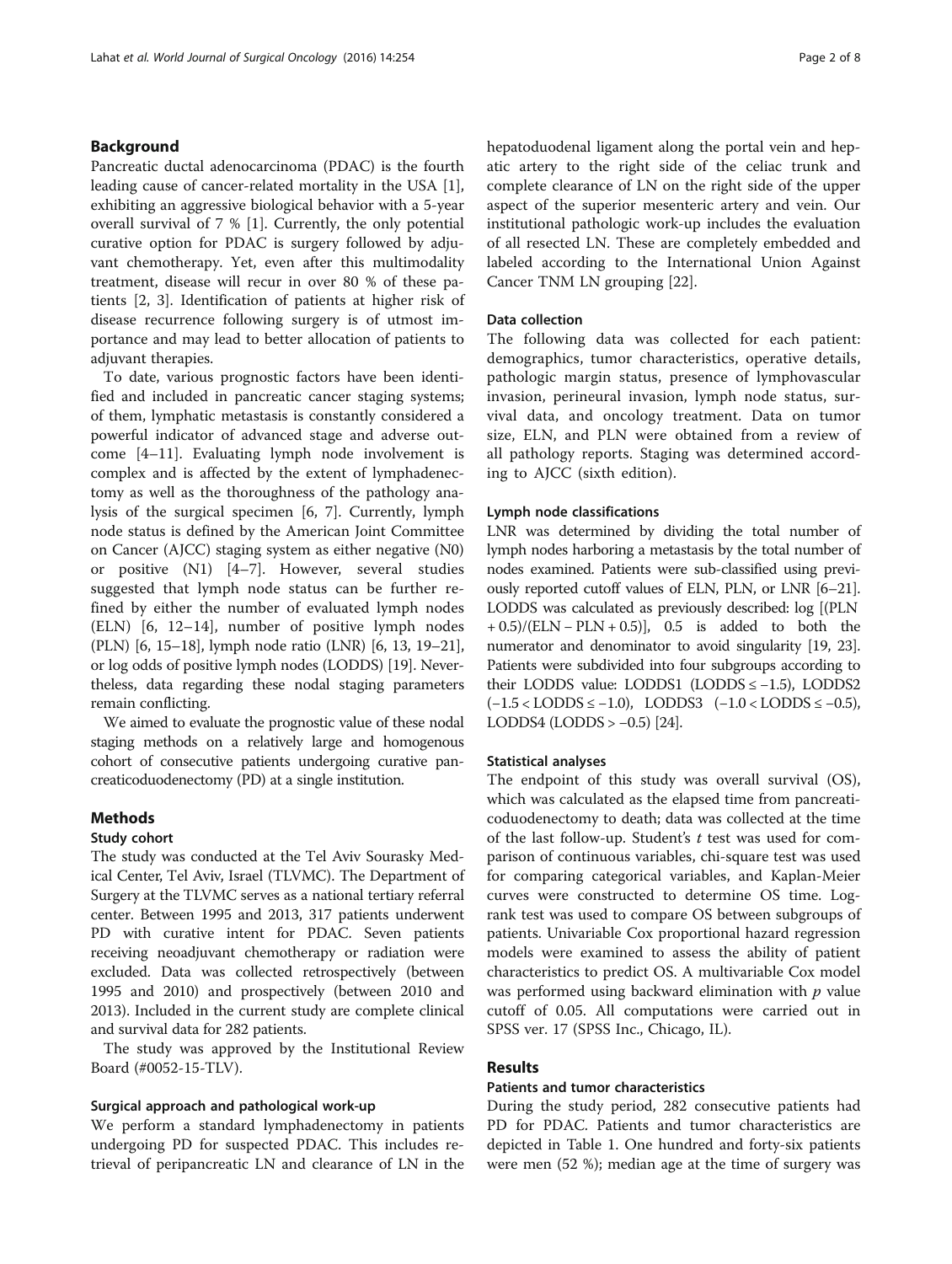<span id="page-2-0"></span>Table 1 Patients clinical and pathological characteristics

| Variable                   | No. of patients (%)<br>$67(34-85)$ |  |
|----------------------------|------------------------------------|--|
| Age, years, median (range) |                                    |  |
| Gender                     |                                    |  |
| Male (%)                   | 146 (51.8 %)                       |  |
| Female (%)                 | 136 (49.2 %)                       |  |
| Vascular resection         | 17 (6 %)                           |  |
| R0 resection               | 221 (78.4 %)                       |  |
| Average tumor size         | 3.14 (SD 1.58)                     |  |
| Differentiation            |                                    |  |
| Well                       | 55 (19.5 %)                        |  |
| Intermediate               | 86 (30.5 %)                        |  |
| Poor                       | 119 (42.2 %)                       |  |
| Unknown                    | 22 (7.8 %)                         |  |
| Microvascular invasion     |                                    |  |
| Present                    | 106 (37.6 %)                       |  |
| Absent                     | 123 (43.6 %)                       |  |
| Unknown                    | 53 (18.8 %)                        |  |
| Perineural Invasion        |                                    |  |
| Present                    | 214 (75.9 %)                       |  |
| Absent                     | 42 (14.9 %)                        |  |
| Unknown                    | 26 (9.2 %)                         |  |
| Lymph node status          |                                    |  |
| N <sub>0</sub>             | 144 (51.1 %)                       |  |
| N1                         | 138 (48.9 %)                       |  |
| ELN, mean                  | 13.5 (SD 5.2)                      |  |
| ELN > 12                   | 82 (29.1 %)                        |  |
| PLN, mean                  | 1.6 (SD 0.9)                       |  |
| $LNR \geq 0.3$             | 47 (34 %)                          |  |
| LODDS, mean                | $-0.79$ (SD 0.47)                  |  |

67 years (range, 34–85). Four (1.4 %), nine (3.2 %), and ten (3.5 %) patients died within 30, 60, and 90 days of resection, respectively. Mean tumor size was  $3.1 \pm$ 1.6 cm, most patients had T2 or T3 carcinoma ( $n = 225$ ; 80 %), 119 carcinomas (42 %) were categorized as poorly differentiated, and negative microscopic margins were recorded in 221 patients (79 %). Of the 282 patients, 144 patients (51 %) had negative lymph nodes (N0), whereas 138 patients (49 %) had lymph node metastasis (N1). The majority of N1 patients (66 %,  $n = 91$ ) had LNR < 0.3. The mean LODDS value was  $0.79 \pm 0.47$  (range, −1.72 to 1.11). One hundred and eighty patients (63.8 %) received adjuvant chemotherapy, mostly gemcitabine as a single agent ( $n = 129$ ) or in combination with cisplatinum ( $n = 27$ ). Others were treated with 5-FU leucoverin  $(n = 17)$ , FOLFIRI  $(n = 5)$ , and FOLFIRINOX  $(n = 2)$ .

# Survival in relation to stage and tumor characteristics

At a median follow-up of 22 months (range, 1–159), the median survival for the entire cohort was 21 months (95 % CI, 17.7–24.2) and the 1-, 3-, and 5-year OS rates are 72, 31, and 23 %, respectively (Fig. [1\)](#page-3-0). Evaluating N1 vs. N0 patients, median survival and 5-year OS rate were 20 vs. 22 months and 9 vs. 34 %, respectively ( $p = 0.008$ ; Fig. [1](#page-3-0)). Multivariate proportional hazard regression (Cox model) analysis identified tumor size larger than 3 cm (HR 1.29, 95 % CI, 1.05–4.05), poor differentiation (HR 1.58, 95 % CI, 1.14–3.38), lymph node metastasis (N1; HR 3.47, 95 % CI, 1.5–7.36), and positive resection margins (R1; HR 1.41, 95 % CI, 1.03–6.77) as adverse prognosticators (Table [2](#page-3-0)).

# Survival in relation to the number of evaluated lymph nodes

The mean number of ELN was 13.5 (range, 1–38) and did not differ over the time course of the study (13; range, 1–35; between 1995 and 2007 vs. 13.8; range, 1–38, between 2007 and 2013;  $p = 0.51$ ). Using a number of cutoff values, Kaplan-Meier survival analyses did not show any association between ELN and survival in N1 patients (Fig. [2a\)](#page-4-0); median survival for the groups of patients with the highest vs. the lowest cutoff values of ELN ≥ 17 (*n* = 28) and ELN < 6 (*n* = 22) were 15 months (95 % CI, 8.1–22) vs. 18 months (95 % CI, 14.3–23), respectively (Fig. [2b,](#page-4-0)  $p = 0.86$ ).

Although the number of ELN did not predict survival, it correlated with the nodal status. Thus,  $ELN \ge 13$  was noted in 51 (37 %) of the N1 patients, but only in 31 (22 %) of the N0 patients ( $p = 0.014$ ).

# Survival in relation to the number of positive lymph nodes

Mean PLN was 1.6, with 47 patients (37 %) having three or more PLN. PLN correlated with the number of ELN. Thus, 26 % of patients with >12 ELN had three or more PLN compared to 13 % in the group of  $\leq 12$  ELN (p = 0.01). Using a cutoff value of 3, Kaplan-Meier survival analysis did not demonstrate a correlation between the number of PLN and survival. As depicted in Fig. [2c](#page-4-0), median OS of PLN  $\geq$  3 and PLN < 3 was similar (20 months in both groups,  $p = 0.8$ ). These results were unrelated to the number of ELN;  $PLN \geq 3$  did not emerge as a significant prognosticator in either the group of  $ELN \geq 17$  patients (the highest evaluated ELN cutoff value) or within the ELN < 6 patients (the lowest evaluated ELN cutoff value).

# Survival in relation to the lymph node ratio

The association between  $LNR \geq 0.3$  and OS was evaluated in the whole cohort of N1 patients. As depicted in Fig. [2d,](#page-4-0) median survival rates of patients with LNR  $< 0.3$  and  $LNR \geq 0.3$  were 20 vs. 19 months,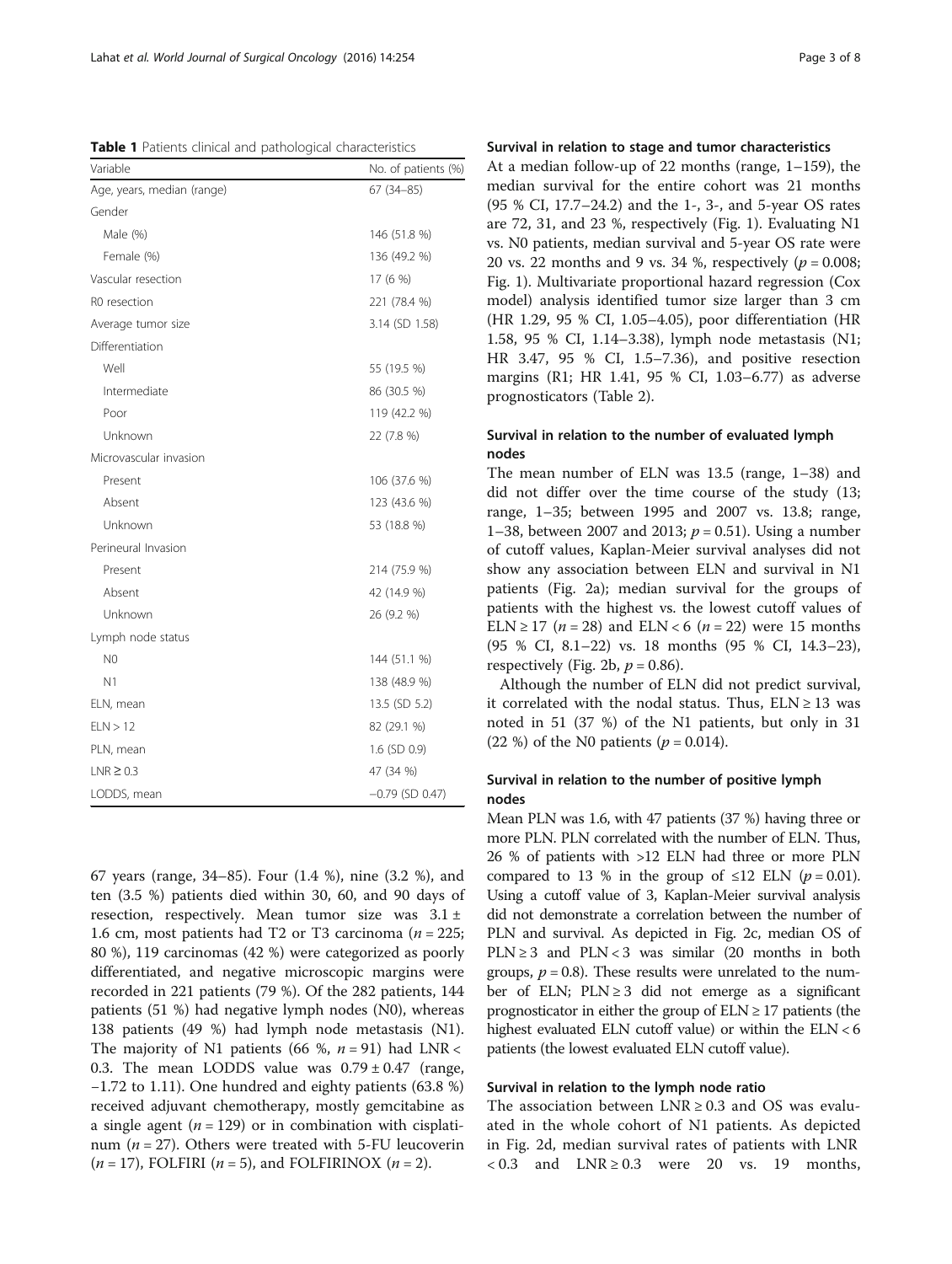<span id="page-3-0"></span>

respectively ( $p = 0.95$ ). Additional cutoff values were also examined, and none has emerged as a significant predictor of OS.

In order to minimize a potential stage migration effect caused by inadequate LN sampling, we examined the association between  $LNR \geq 0.3$  and OS in patients with  $ELN > 12$ . LNR did not predict OS in these patients, and further analyses failed to identify any minimum number of ELN as a predictor of survival.

Table 2 Predictive factors of survival following PD for PDAC multivariate analysis

| Prognostic factor      | <b>HR</b> | 95 % CI       | p value |  |
|------------------------|-----------|---------------|---------|--|
| Age $> 70$ years       | 1.19      | $0.77 - 1.55$ | 0.1     |  |
| Tumor size $>$ 3 cm    | 1.29      | $1.05 - 4.05$ | 0.01    |  |
| Tumor differentiation  |           |               |         |  |
| Well                   | 1.00      |               |         |  |
| Moderate               | 1.23      | $0.67 - 3.79$ | 0.26    |  |
| Poor                   | 1.58      | $1.14 - 3.38$ | 0.02    |  |
| R1 resection           | 1.41      | $1.03 - 6.77$ | 0.05    |  |
| Lymph node metastasis  | 3.47      | $1.50 - 7.36$ | 0.001   |  |
| <b>ELN</b>             | 1.07      | $0.89 - 4.75$ | 0.83    |  |
| <b>PLN</b>             | 1.39      | $1.03 - 6.22$ | 0.12    |  |
| LNR                    | 0.97      | $0.71 - 3.98$ | 0.35    |  |
| <b>LODDS</b>           | 1.62      | $1.11 - 2.49$ | 0.09    |  |
| Perineural invasion    | 1.12      | $0.63 - 1.71$ | 0.34    |  |
| Microvascular invasion | 0.97      | $0.72 - 1.44$ | 0.48    |  |
|                        |           |               |         |  |

HR hazard ration, CI confidence interval

# Survival in relation to log odds of positive lymph nodes (LODDS)

Patients were categorized into four groups according to their LODDS: LODDS1 (LODDS ≤ −1.5), LODDS2 (−1.5  $<$  LODDS  $\leq$  -1.0), LODDS3 (-1.0 < LODDS  $\leq$  -0.5), and LODDS4 (LODDS > −0.5). All patients categorized as LODDS1 had no LN involvement. Therefore, only the groups LODDS2–4 were included in the analysis. LODDS was not associated with OS in the whole group (Fig. [3a](#page-5-0), p  $= 0.47$ ) or in patients with ELN > 12 (Fig. [3b](#page-5-0),  $p = 0.75$ ). Additionally, no association between LODDS and OS was noted in patients with  $LNR \geq 0.3$  or  $LNR < 0.3$ .

### **Discussion**

Numerous studies have shown that involvement of regional lymph nodes is an imperative adverse prognosticator in PDAC [[4](#page-6-0)–[11\]](#page-6-0). Yet, prognosis of patients with N1 disease may vary widely and more accurate classification of these patients may better allocate them to appropriate adjuvant treatment and a better design of clinical trials. Therefore, we examined the association between various nodal classifications and OS in a relatively large cohort of PDAC patients.

A major advantage of the current study is the analysis of a relatively homogenous cohort of patients operated in a single institution by a select number of surgeons experienced in pancreatic surgery. Similarly, the high volume of pancreatic operations performed in our institution (approximately 80 per year) enabled our gastrointestinal (GI) pathologists to gain a vast experience in the evaluation of PDAC pathological specimens of PD.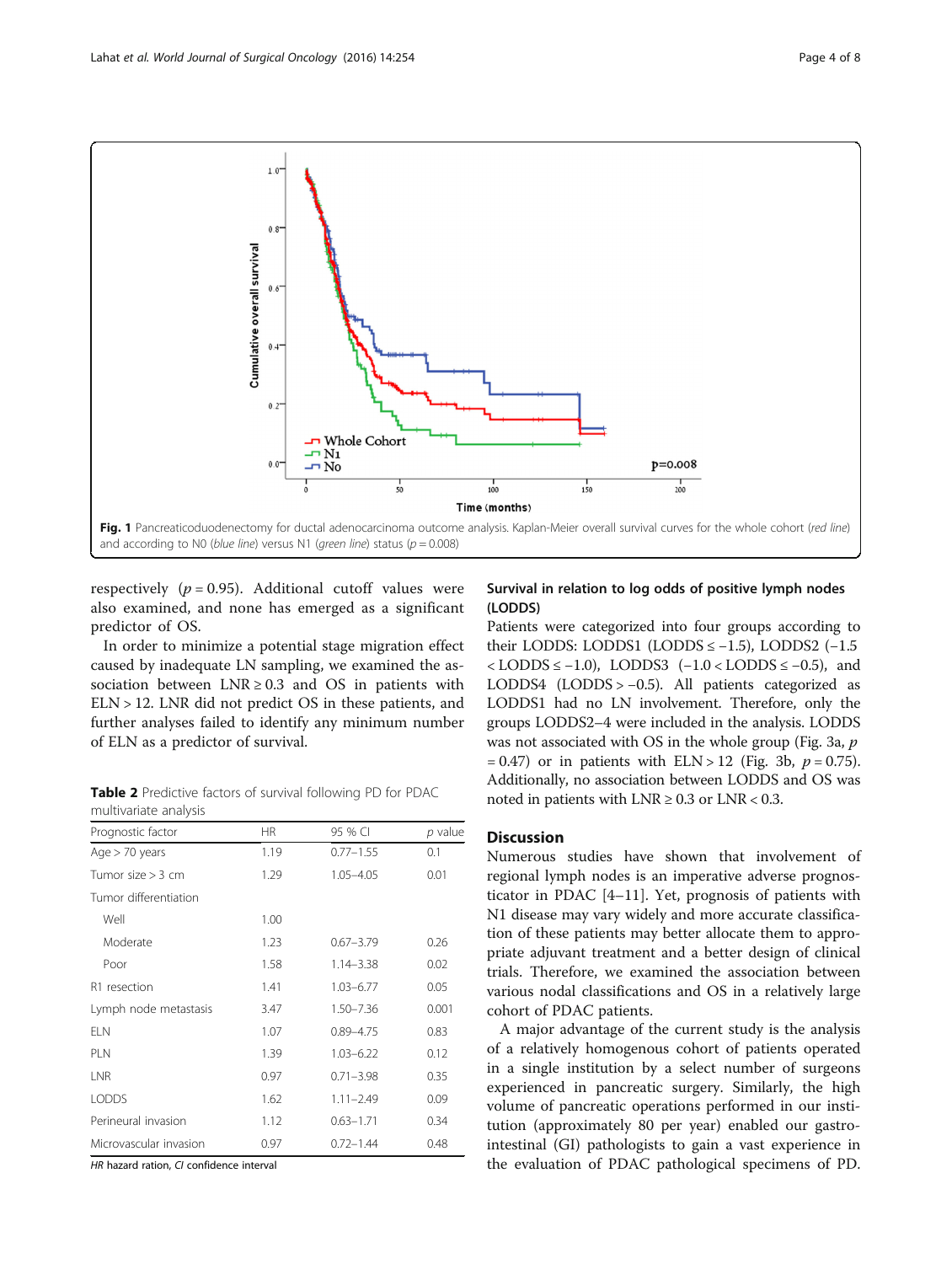<span id="page-4-0"></span>

Thus, the combination of adequate surgery and pathological evaluation by trained teams eliminates various possible confounding factors.

Nodal status is affected by the total number of retrieved and evaluated lymph nodes, which is strongly reliant upon adequate lymphadenectomy and a thorough pathological evaluation. Various cutoff numbers have been used to evaluate the prognostic significance of ELN with inconsistent results [\[6](#page-6-0), [12](#page-6-0)–[14](#page-6-0)]. In agreement with previous studies, our data demonstrate an association between increased ELN and N1 status [\[6](#page-6-0), [7](#page-6-0)]; yet, ELN by itself did not correlate with OS among N1 patients. The latter observation correlates with the findings of Vuarnesson et al. who demonstrated that an ELN of 16 is required to assess nodal status, yet OS was not affected by the number of evaluated lymph nodes in both N0 and N1 patients [[7\]](#page-6-0). A subset analysis of our N0 patients suggested an association between high ELN

and increased OS (data not shown), possibly due to a false classification of N0 patients with a low ELN as node negative. Thus, higher ELN may simply increase the accuracy of nodal staging. These data also suggests that any analysis of N0 and N1 patients grouped together might be biased due to nodal staging inaccuracies and data based on such analyses should be interpreted with caution.

A recent analysis of the SEER data, including over 15,000 patients who were operated for PDAC, suggested an association between ELN, PLN, and LNR with OS [[6\]](#page-6-0). Similarly, several series also suggested an association between ELN and outcomes within N1 patients calling for extended lymphadenectomy in PDAC patients [[25](#page-7-0)–[28](#page-7-0)]. Yet, the role of extended lymphadenectomy in PDAC remains debatable [[29](#page-7-0)–[31\]](#page-7-0). In 1989, Manabe et al. have shown a significant benefit of radical lymphadenectomy arguing that sufficient lymph node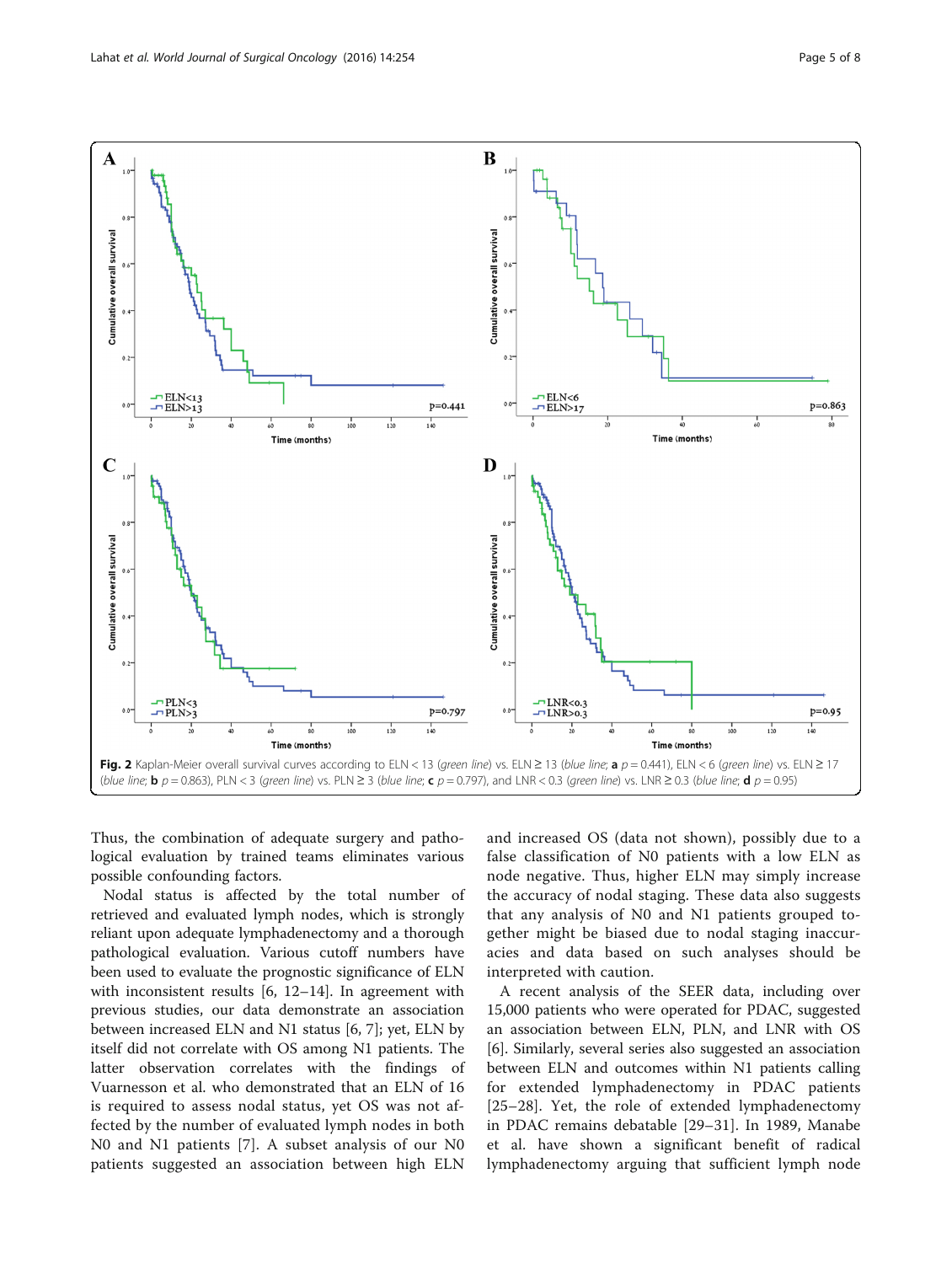<span id="page-5-0"></span>

clearance is indispensible to cure PDAC patients [\[27](#page-7-0)]. More recent data suggest the opposite; in 2005, the results of a prospective randomized trial were published by Farnell et al. who showed no survival difference in standard versus extended lymphadenectomy during PD [[29\]](#page-7-0). Nimura et al. conducted a multicenter RCT in a strict setting, showing that extended lymphadenectomy in radical PD did not benefit longterm survival in patients with resectable pancreatic head cancer [[30\]](#page-7-0). These data indicate that removal of positive lymph nodes from remote basins probably does not affect PDAC patient outcomes. Taken together with our data, it seems that the role of the surgeon in clearing all metastatic lymph nodes is truly limited.

During the last decade, LNR emerged as a prominent nodal prognostic factor in GI cancers, particularly in gastric cancer [\[6](#page-6-0), [13,](#page-6-0) [19](#page-7-0)–[21, 32](#page-7-0), [33\]](#page-7-0). In accord with this trend, several reports suggested an association between LNR and survival in PDAC [\[6](#page-6-0), [20](#page-7-0), [32, 34](#page-7-0)–[38\]](#page-7-0). Not surprisingly, the cutoff LNR values suggested by these papers are inconsistent: Showalter el al. have shown that  $LNR > 33$  % is associated with adverse prognosis [\[16](#page-6-0)], Ashfaq et al. demonstrated that PDAC patients with LNR > 0.1 have shorter OS [[12\]](#page-6-0), whereas Liu et al. suggested the cutoff of  $LNR \geq 0.4$  as a predictor for worse outcome [[13](#page-6-0)]. Many of these studies included N0 patients in their analysis, for whom LNR is irrelevant. Our data suggest no association between LNR and survival. This may be attributed to the exclusion of N0 patients from the current analysis. In agreement with our findings, Kang et al. analyzed a cohort of nearly 400 PDAC patients and also failed to show an association between PLN and LNR and prognosis [\[15\]](#page-6-0).

LODDS is a novel indicator of lymph node status, developed with the aim of improving the accuracy of nodal classification for prognostic assessment. LODDS has several theoretical advantages over LNR. Mathematically, this logarithmic function distinguishes between patients with  $LNR = 0$  (N0 patients) as well as patients with similar LNR but different PLN and/or ELN values (i.e., 2/4 and 5/10). LODDS has been investigated as a prognostic factor in several cancers [[38](#page-7-0)–[42](#page-7-0)]; however, data concerning its predictive role in pancreatic cancer is scarce. La Torre et al. analyzed a series of 143 PDAC patients who had pancreatic resection. They concluded that LODDS and LNR are more powerful predictors of survival than lymph node status and that LODDS allows better prognostic stratification compared with LNR in node-negative patients [[19](#page-7-0)]. The results of the present study question the potential role of LODDS as a prognostic factor in N1 PDAC patients, unrelated to nodal status, ELN, or LNR.

The major limitation of the present study is its retrospective nature. All nodal parameters were dependent on past evaluation of dedicated pathologists that worked with our surgical team using different techniques over a period of almost two decades. In addition, surgical adequacy, as well as patient selection for PD, has changed over this time period. Another potential weakness is that the average number of evaluated lymph nodes is relatively low compared to several other studies [[6,](#page-6-0) [36, 43](#page-7-0)]; yet, our subset analyses in patients with ELN > 12 and even in a subgroup of patients with ELN > 15 did not alter our results.

Since not all patients included in the present study cohort have been treated with post-operative chemotherapy, the results might be biased. Adjuvant chemotherapy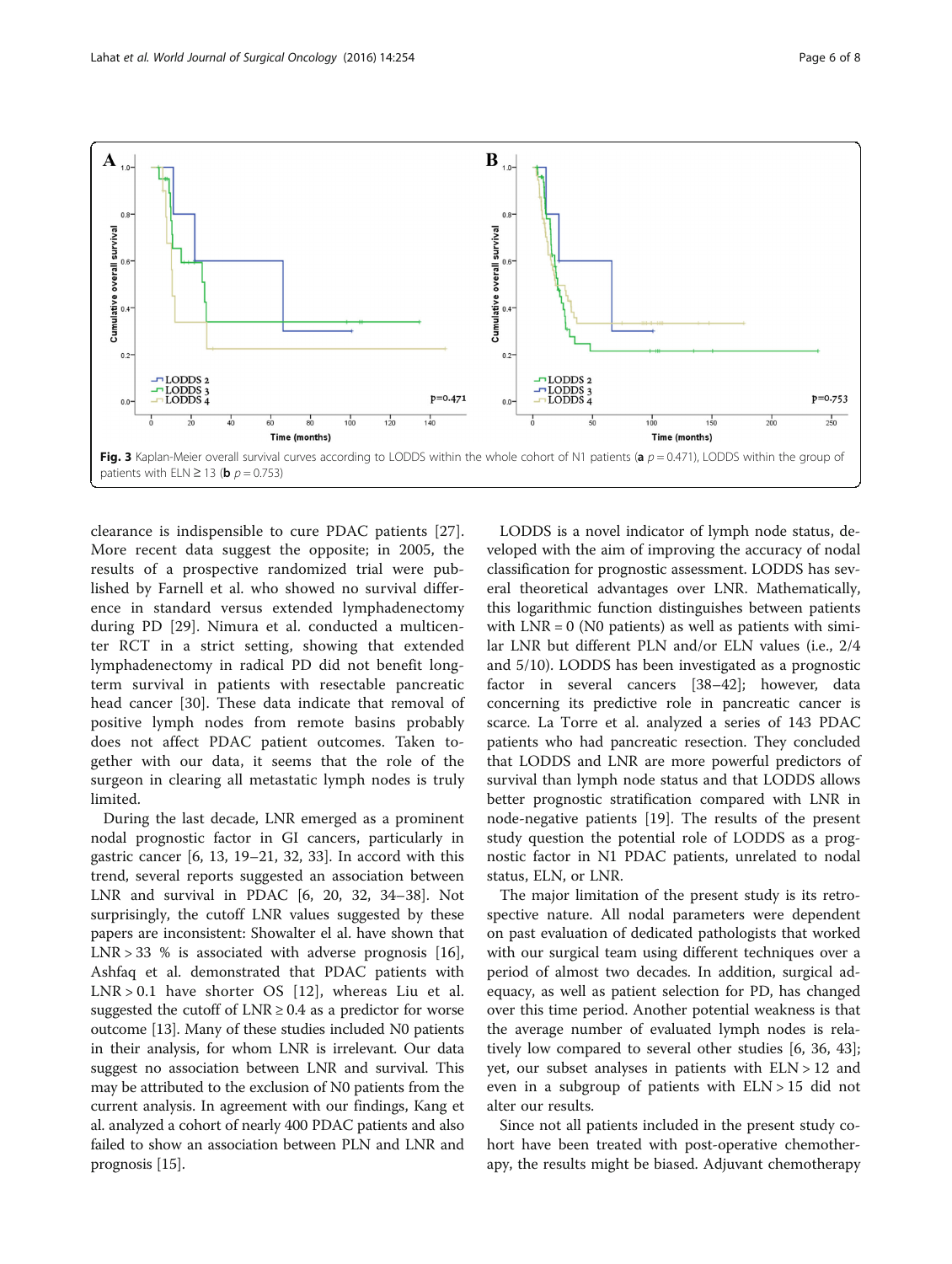<span id="page-6-0"></span>has become the standard of care for PDAC patients only after the publication of the CONKO-001 trial in 2007. Per institutional guidelines, no patient received adjuvant therapy prior to that period, while since 2008, all patients received treatment, regardless of tumor stage. While some deviations from guidelines may occur, it is still likely that administration of adjuvant treatment is not a major confounding factor in this study.

Lastly, data concerning post-recurrence therapy was not collected and is not included in our analysis. While the pattern of oncology therapy for PDAC has changed dramatically during the study period (gemcitabine in 1997, FOLFIRINOX since 2011), the median overall survival of patients with metastatic disease increased from about 5 months to only 11 months. Therefore, any potential effects of the first- and second-line therapy on survival are small. Moreover, all patients were treated at our institution according to similar guidelines and treatment for metastatic disease was not affected by nodal status at presentation. Therefore, it is likely that the subsequent oncology treatments did not significantly affect our conclusions regarding the role of lymph node involvement.

## Conclusions

Pancreaticoduodenectomy with conventional lymphadenectomy remains the primary method of locoregional control of PDAC and is the only potentially curative treatment for this disease. Our present study demonstrates that the presence of lymph node metastasis is an independent adverse prognosticator, regardless of the total number of ELN, number of PLN, LN ratio, or LODDS of positive lymph nodes. The data does not refute the role of adequate lymphadenectomy or the need for a meticulous evaluation of lymph node status by the pathologist. However, it implies that any presence of nodal involvement represents a very aggressive biological behavior of the primary tumor. Clearly, further clinical and molecular investigation is needed in order to augment our present understanding of lymphatic metastasis biology and to better understand its impact on PDAC patient outcome.

#### Acknowledgements

Not applicable.

#### Funding

Not applicable.

#### Availability of data and materials

The datasets during and/or analyzed during the current study are available from the corresponding author on reasonable request.

#### Authors' contributions

GL, NL, and IW are involved in patient treatment, design, analysis, writing, proofreading, and revision; FG is involved in patient treatment, graphics, proofreading, and revision; EN, MG, and MR performed the data collection, proofreading, and revision; JC, IN, RN, and JK helped in patient treatment, proofreading, and revision. All authors read and approved the final manuscript.

#### Competing interests

The authors declare that they have no competing interests.

#### Consent for publication

Not applicable.

#### Ethics approval and consent to participate

The study was approved by the Tel Aviv Sourasky Medical Center Institutional Review Board (#0052-15-TLV).

#### Disclosure

There are neither commercial interests nor financial and/or commercial support.

#### Author details

<sup>1</sup>Department of Surgery, Tel Aviv Sourasky Medical Center, 6th Weitzman St. Tel Aviv, Israel. <sup>2</sup>Sackler Faculty of Medicine, The Nicholas and Elizabeth Cathedra of Experimental Surgery, Tel Aviv University, Tel Aviv, Israel. <sup>3</sup>Department of Oncology, Tel Aviv Sourasky Medical Center, Tel Aviv, Israel

#### Received: 16 April 2016 Accepted: 13 August 2016 Published online: 29 September 2016

#### References

- 1. Siegel RL, Miller KD, Jemal A. Cancer statistics, 2015. CA Cancer J Clin. 2015;65:5–29.
- 2. Hsu CC, Herman JM, Corsini MM, et al. Adjuvant chemoradiation for pancreatic adenocarcinoma: the Johns Hopkins Hospital-Mayo Clinic collaborative study. Ann Surg Oncol. 2010;17:981–90.
- 3. Sinn M, Striefler JK, Sinn BV, et al. Does long-term survival in patients with pancreatic cancer really exist? Results from the CONKO-001 study. J Surg Oncol. 2013;108:398–402.
- 4. Buc E, Couvelard A, Kwiatkowski F, et al. Adenocarcinoma of the pancreas: does prognosis depend on mode of lymph node invasion? Eur J Surg Oncol. 2014;40:1578–85.
- 5. Dusch N, Weiss C, Strobel P, et al. Factors predicting long-term survival following pancreatic resection for ductal adenocarcinoma of the pancreas: 40 years of experience. J Gastrointest Surg. 2014;18:674–81.
- 6. Valsangkar NP, Bush DM, Michaelson JS, et al. N0/N1, PNL, or LNR? The effect of lymph node number on accurate survival prediction in pancreatic ductal adenocarcinoma. J Gastrointest Surg. 2013;17:257–66.
- 7. Vuarnesson H, Lupinacci RM, Semoun O, et al. Number of examined lymph nodes and nodal status assessment in pancreaticoduodenectomy for pancreatic adenocarcinoma. Eur J Surg Oncol. 2013;39:1116–21.
- 8. Benassai G, Mastrorilli M, Quarto G, et al. Factors influencing survival after resection for ductal adenocarcinoma of the head of the pancreas. J Surg Oncol. 2000;73:212–8.
- 9. Kedra B, Popiela T, Sierzega M, Precht A. Prognostic factors of long-term survival after resective procedures for pancreatic cancer. Hepatogastroenterology. 2001;48:1762–6.
- 10. Lim JE, Chien MW, Earle CC. Prognostic factors following curative resection for pancreatic adenocarcinoma: a population-based, linked database analysis of 396 patients. Ann Surg. 2003;237:74–85.
- 11. Raut CP, Tseng JF, Sun CC, et al. Impact of resection status on pattern of failure and survival after pancreaticoduodenectomy for pancreatic adenocarcinoma. Ann Surg. 2007;246:52–60.
- 12. Ashfaq A, Pockaj BA, Gray RJ, et al. Nodal counts and lymph node ratio impact survival after distal pancreatectomy for pancreatic adenocarcinoma. J Gastrointest Surg. 2014;18:1929–35.
- 13. Liu ZQ, Xiao ZW, Luo GP, et al. Effect of the number of positive lymph nodes and lymph node ratio on prognosis of patients after resection of pancreatic adenocarcinoma. Hepatobiliary Pancreat Dis Int. 2014;13:634–41.
- 14. Gleisner AL, Spolverato G, Ejaz A, Pawlik TM. Time-related changes in the prognostic significance of the total number of examined lymph nodes in node-negative pancreatic head cancer. J Surg Oncol. 2014;110:858–63.
- 15. Kang MJ, Jang JY, Chang YR, et al. Revisiting the concept of lymph node metastases of pancreatic head cancer: number of metastatic lymph nodes and lymph node ratio according to N stage. Ann Surg Oncol. 2014;21:1545–51.
- 16. Showalter TN, Winter KA, Berger AC, et al. The influence of total nodes examined, number of positive nodes, and lymph node ratio on survival after surgical resection and adjuvant chemoradiation for pancreatic cancer: a secondary analysis of RTOG 9704. Int J Radiat Oncol Biol Phys. 2011;81:1328–35.